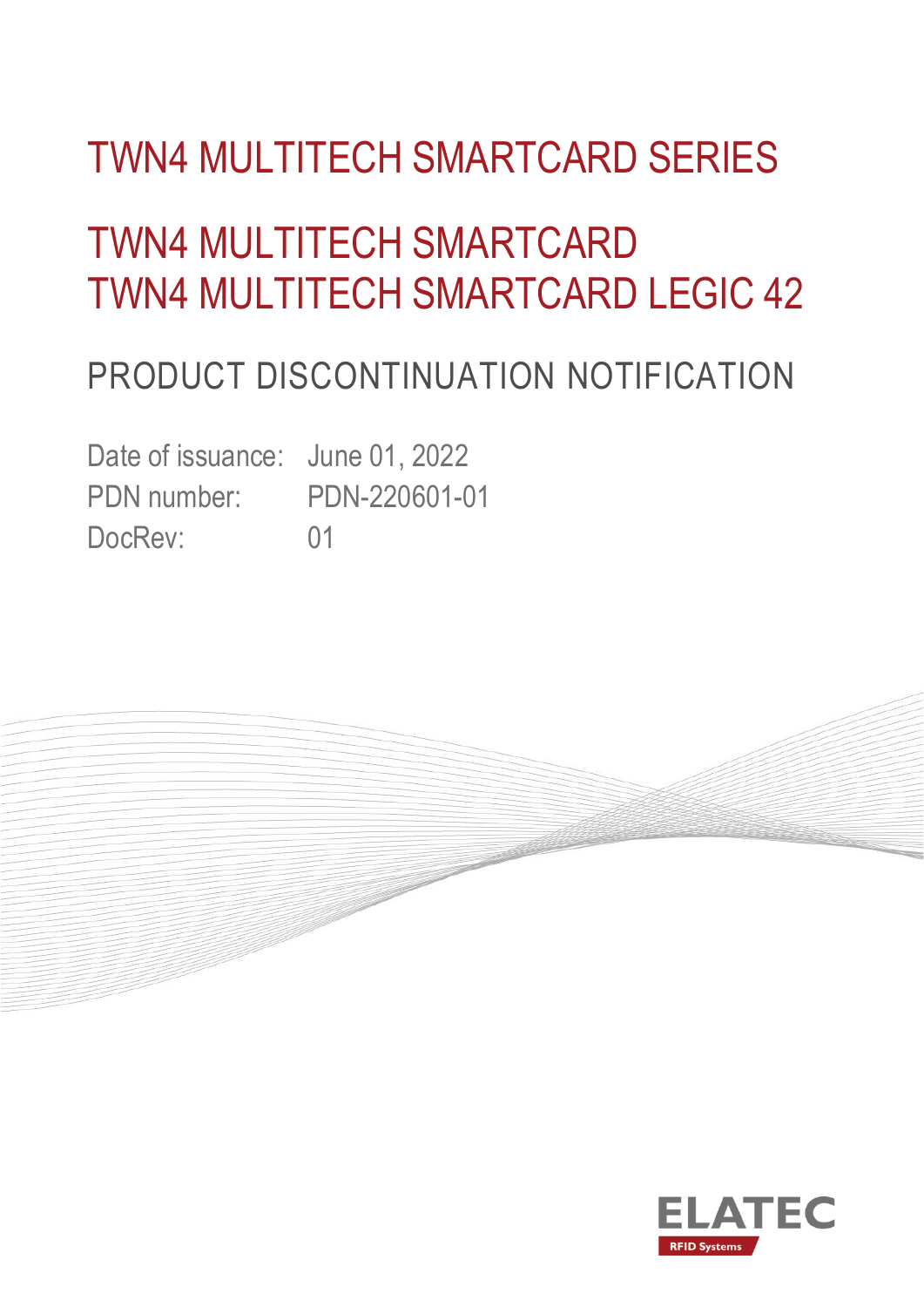## TABLE OF CONTENTS

|             | $1 \quad \blacksquare$ |  |
|-------------|------------------------|--|
|             | 1.1                    |  |
|             | 1.2                    |  |
| $2^{\circ}$ |                        |  |
| 3           |                        |  |
| 4           |                        |  |
| 5           |                        |  |

### <span id="page-1-0"></span>1 INTRODUCTION

### <span id="page-1-1"></span>1.1 DISCONTINUATION INFORMATION

This discontinuation notice informs, that ELATEC is discontinuing the manufacture of a number of products. All affected products and associated part numbers are listed in this document.

This notification is intended to inform our customers and partners, so they have the opportunity to respond and modify their product portfolio accordingly. Should you have any further questions regarding this product discontinuation, we stand ready to assist you at any stage, in order to minimize the impact of this product discontinuation on your business.

### <span id="page-1-2"></span>1.2 REVISION HISTORY

| VI<br>N | <b>TON</b><br><br>,rur                     |                  |
|---------|--------------------------------------------|------------------|
| 01      | $\cdots$<br>$- \cdot$<br>a m<br>.<br>JIHOF | ገፍ<br>וני<br>◡∠∠ |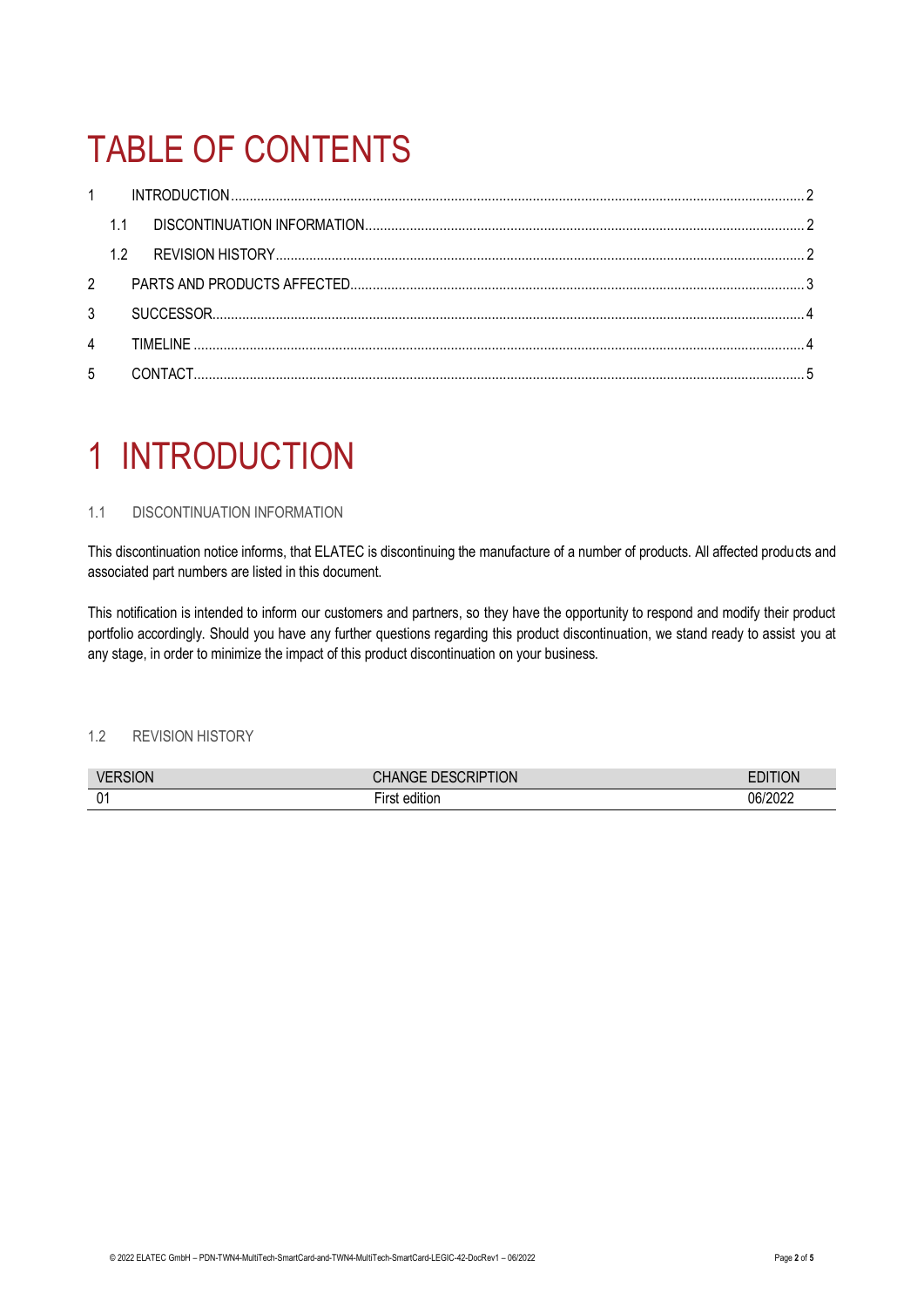# <span id="page-2-0"></span>2 PARTS AND PRODUCTS AFFECTED

The PDN comprises the entire series of TWN4 MultiTech SmartCard and TWN4 MultiTech SmartCard LEGIC 42 products. However, for historical reasons, the products are also known under the following names: TWN4 SMARTCARD MIFARE NFC USB TWN4 SMARTCARD LEGIC NFC USB

All product variants and derivates are affected, including customer-specific derivates. The common product names are TWN4 MultiTech SmartCard and TWN4 MultiTech SmartCard LEGIC 42 with optional amendments to those names.

| <b>PART NUMBER</b> | <b>PRODUCT</b>                   |
|--------------------|----------------------------------|
| T4SD-FXXXX-YYY     | <b>TWN4 SmartCard MIFARE NFC</b> |
| T4SK-FXXXX-YYY     | TWN4 SmartCard MIFARE NFC (Kit)  |
| T4SD-BXXXX-YYY     | TWN4 SmartCard LEGIC NFC         |
| T4SK-BXXXX-YYY     | TWN4 SmartCard LEGIC NFC (Kit)   |

XXXX = stands for interface indications, firmware customizations, housing colors or inlays YYY = stands for firmware options, customizations

Due to the discontinuation of the reader, all accessories, that belong to this product series are also discontinued.

| <b>PART NUMBER</b> | <b>PRODUCT</b>                     |
|--------------------|------------------------------------|
| HKSD-B             | <b>TWN4 SmartCard Holder black</b> |
| HKSD-W             | <b>TWN4 SmartCard Holder white</b> |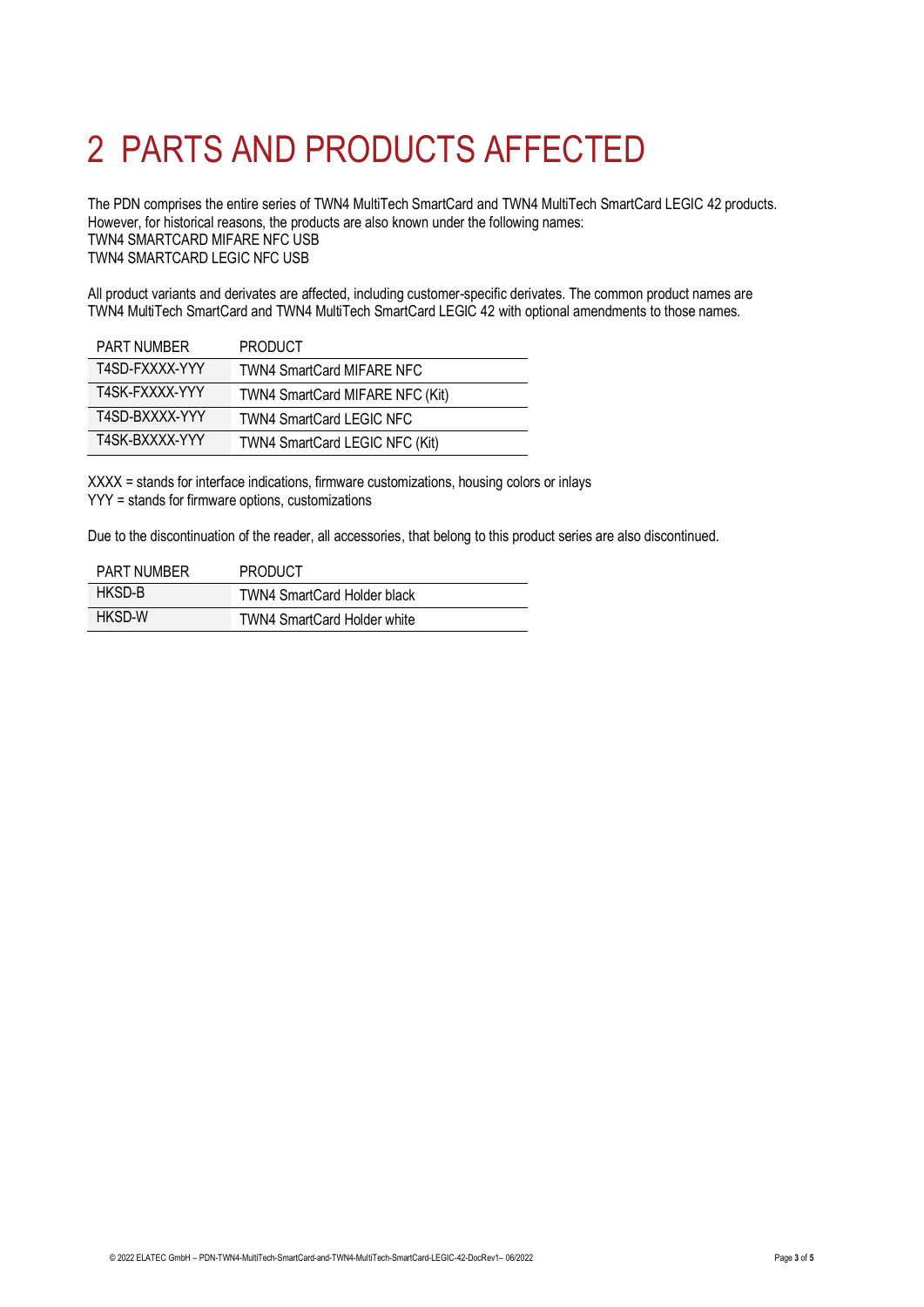# <span id="page-3-0"></span>3 SUCCESSOR

TWN4 MultiTech SmartCard and TWN4 MultiTech SmartCard LEGIC 42 will be discontinued due to logistical and technical reasons without having a direct successor.

Depending on the use case scenario, we can recommend a successor product or not. If you need a contact card reader, we cannot offer an adequate replacement. A combined reader for both, contactless and contact operation will no longer be offered in the future. A direct successor product is currently also not on Elatec's roadmap. If you need an RFID reader with 125 kHz and 13.56 MHz, we can offer our TWN4 MultiTech 2 series which offers a wide range of product derivatives, either with single or multiple frequencies as well as BLE.

Please contact your local sales team in case you are missing certain products and features. The local sales team is also available to assist you with questions regarding product information, availability, and alternatives.

### <span id="page-3-1"></span>4 TIMELINE

#### **Last time buy date**

This date represents the last opportunity to place an order with ELATEC. All orders placed before and including the specified date will be accepted. All orders placed after this date will not be accepted, you will have to switch directly to the substitute product.

#### **Last time delivery date**

After this date, the specified discontinued products will no longer be shipped.

#### **End of maintenance**

Any maintenance or repair of the product no matter HW or SW will not be performed anymore after this date. Maintenance includes, but is not limited to the following operations:

- Fixing of small errors "bugs" in the SW (Non-Breaking Bugs)
- Implementation of new features and functions (mostly SW)
- Development / customization of SW and HW to maximize performance, stability and security

#### **End of support**

At the end of support date, all support of the product is no longer available. This includes, but is not limited to, immediate support to the partner or customer for technical issues in the field. Furthermore, support including technical assistance for existing or new installations. SLAs (Service Level Agreement) contracts are of course observed by ELATEC as long as they apply and until they expire.

| <b>DESCRIPTION</b>      | DATE                                                          |
|-------------------------|---------------------------------------------------------------|
| LAST TIME BUY DATE      | 31 <sup>st</sup> of August 2022                               |
| LAST TIME DELIVERY DATE | Due to current chip allocation the last delivery date must be |
|                         | aligned individually                                          |
| END OF MAINTENANCE      | 31 <sup>st</sup> of December 2022                             |
| END OF SUPPORT          | 31 <sup>st</sup> of December 2023                             |